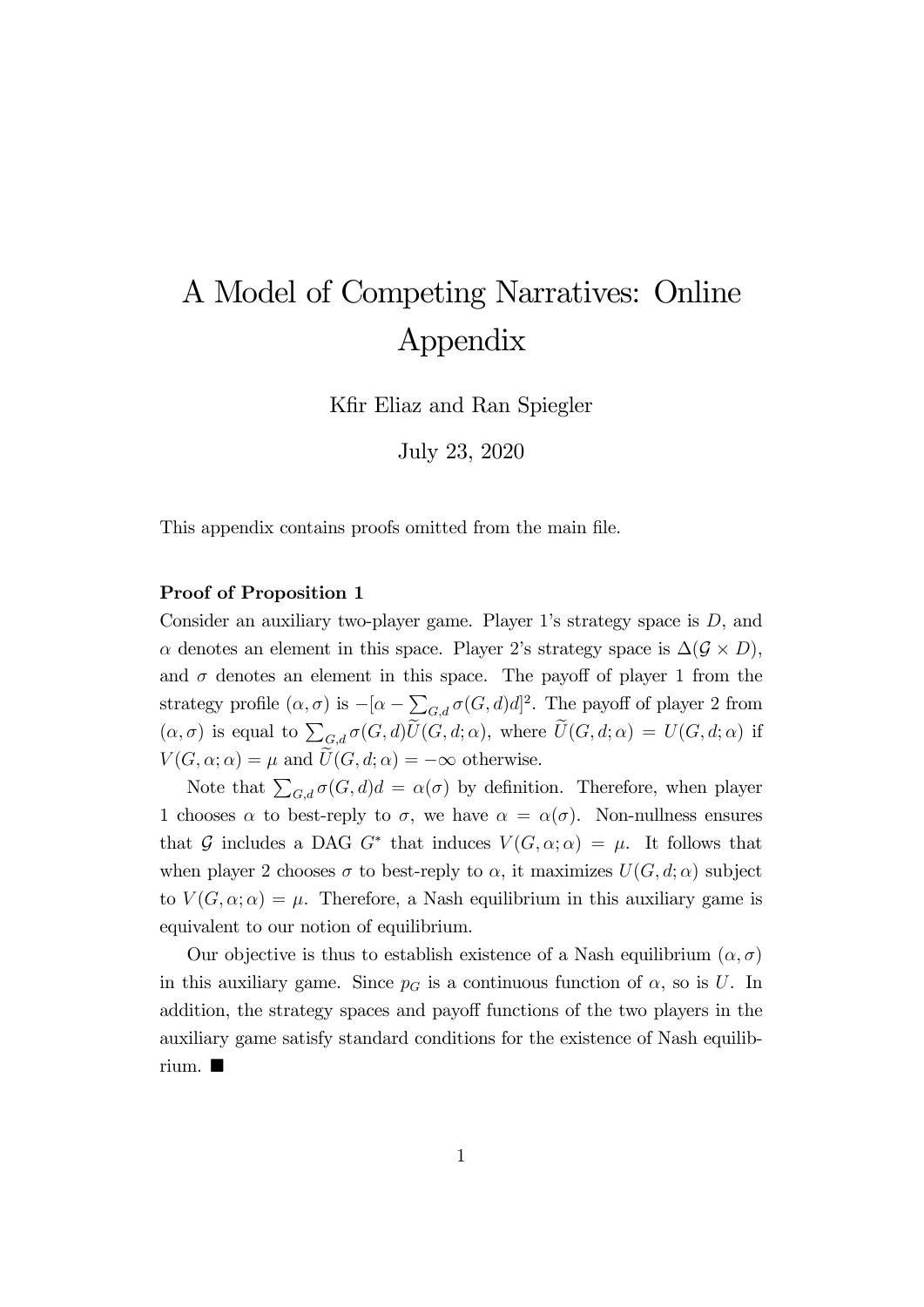## Proof of Step 2 in the proof of Proposition 4

Let G be the lever DAG  $a \to x \to y$ . Denote  $p_{ay} \equiv p(x = 1 | a, y)$ . Our objective is to find the maximal values for  $p_G(y = 1 | a = 1)$  and  $p_G(y = 1 | a = 1)$  $1 | a = 0$ ) subject to the constraint that either  $p_{a*1} = p_{a*0} \in \{0, 1\}$  for some  $a^*$ , or  $p_{1,y^*} = p_{0,y^*} \in \{0,1\}$  for some  $y^*$ . We use the shorthand notation  $\alpha = \alpha(\sigma).$ 

Recall that

 $p_G(y = 1|a = 1) = p(x = 1|a = 1)p(y = 1|x = 1)+p(x = 0|a = 1)p(y = 1|x = 0)$ 

and by NSQD,

$$
p_G(y = 1 | a = 0) = \frac{\mu - \alpha p_G(y = 1 | a = 1)}{1 - \alpha}
$$

Since we are free to choose what outcome of  $x$  to label as 1 or 0, there are four cases to consider.

**Case 1.** Let  $X_{a=1,x=1}$  be the set of lever variables that satisfy  $p_{11} = p_{10} = 1$ . It follows that for every  $x \in X_{a=1,x=1}$ ,  $p(x = 1|a = 1) = 1$  while  $p(x = 0|a = 1)$  $1) = 0.$  Hence,

$$
\max_{x \in X_{a=1,x=1}} p_G(y) = 1|a=1) = \max_{x \in X_{a=1,x=1}} p(y) = 1|x=1)
$$
  

$$
\max_{x \in X_{a=1,x=1}} p_G(y) = 1|a=0) = \frac{\mu - \alpha \min_{x \in X_{a=1,x=1}} p_G(y) = 1|x=1)}{1 - \alpha}
$$

where

$$
p(y = 1|x = 1) = \frac{\alpha\mu + (1 - \alpha)\mu p_{01}}{\alpha\mu + (1 - \alpha)\mu p_{01} + \alpha(1 - \mu) + (1 - \alpha)(1 - \mu)p_{00}}
$$

The R.H.S. of this equation is maximized when  $p_{01} = 1$  and  $p_{00} = 0$ , and it is minimized when  $p_{01} = 0$  and  $p_{00} = 1$ . Therefore,

$$
\max_{x \in X_{a=1,x=1}} p_G(y=1|a=1) = \frac{\mu}{\mu + \alpha(1-\mu)}
$$

where this maximum is attained by  $p_{11} = p_{10} = p_{01} = 1$  and  $p_{00} = 0$  (which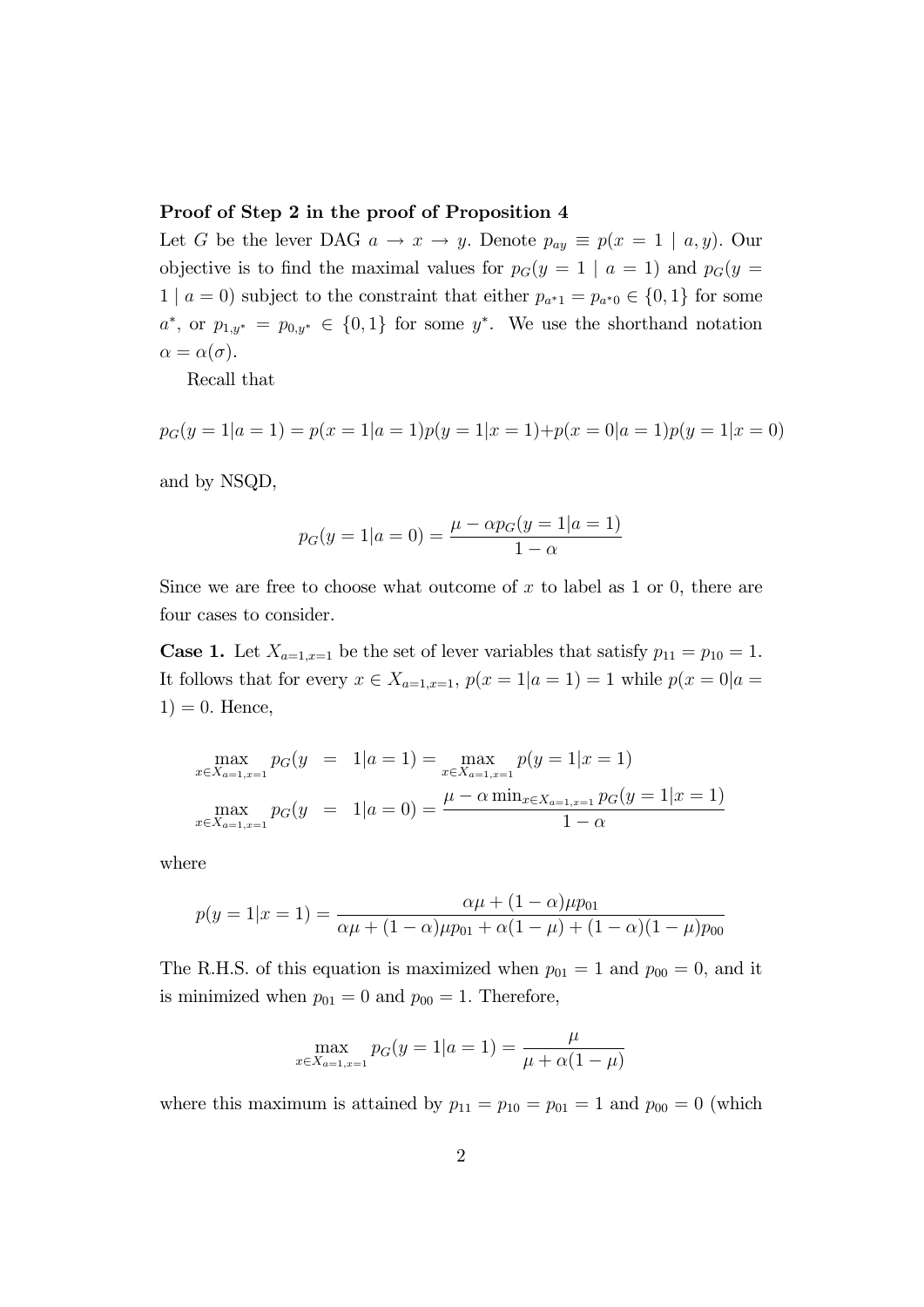is equivalent to a lever variable defined as  $x = y + a(1 - y)$ , while

$$
\max_{x \in X_{a=1, x=1}} p_G(y=1|a=0) = \frac{\mu - \alpha \frac{\alpha \mu}{\alpha + (1-\alpha)(1-\mu)}}{1-\alpha} = \frac{\mu(\alpha+1-\mu)}{1-\mu(1-\alpha)}
$$

where this maximum is attained by  $p_{11} = p_{10} = p_{00} = 1$  and  $p_{01} = 0$  (which is equivalent to a lever variable defined as  $x = a + (1 - a)(1 - y)$ .

**Case 2.** Let  $X_{a=0,x=0}$  be the set of lever variables that satisfy  $p_{01} = p_{00} = 0$ . Hence,

$$
\max_{x \in X_{a=0, x=0}} p_G(y=1|a=0) = \max_{x \in X_{a=0, x=0}} p(y=1|x=0)
$$

and by NSQD,

$$
\max_{x \in X_{a=0, x=0}} p_G(y=1|a=1) = \frac{\mu - (1-\alpha) \min_{x \in X_{a=0, x=0}} p(y=1|x=0)}{\alpha}
$$

where

$$
p(y = 1|x = 0) = \frac{\alpha\mu(1 - p_{11}) + (1 - \alpha)\mu}{\alpha\mu(1 - p_{11}) + (1 - \alpha)\mu + \alpha(1 - \mu)(1 - p_{10}) + (1 - \alpha)(1 - \mu)}
$$

Since the R.H.S. of this equation *decreases* in  $p_{11}$  and *increases* in  $p_{10}$  we have that

$$
\max_{x \in X_{a=0, x=0}} p_G(y=1|a=0) = \frac{\mu}{\mu + (1-\alpha)(1-\mu)}
$$

which is attained by  $p_{01} = p_{00} = p_{11} = 0$  and  $p_{10} = 1$  (which is equivalent to a lever variable  $x = a(1 - y)$ , while

$$
\max_{x \in X_{a=0, x=0}} p_G(y=1|a=1) = \frac{\mu - (1-\alpha)\frac{(1-\alpha)\mu}{(1-\alpha)\mu + (1-\mu)}}{\alpha} = \frac{\mu(2-\alpha-\mu)}{1-\alpha\mu}
$$

which is attained by  $p_{01} = p_{00} = p_{10} = 0$  and  $p_{11} = 1$  (which is equivalent to a lever variable  $x = ay$ ).

**Case 3.** Let  $X_{y=1,x=1}$  be the set of lever variables that satisfy  $p_{01} = p_{11} = 1$ . Hence,

$$
\max_{x \in X_{y=1,x=1}} p_G(y=1|a=1) = \max_{x \in X_{y=1,x=1}} p(x=1|a=1)p(y=1|x=1)
$$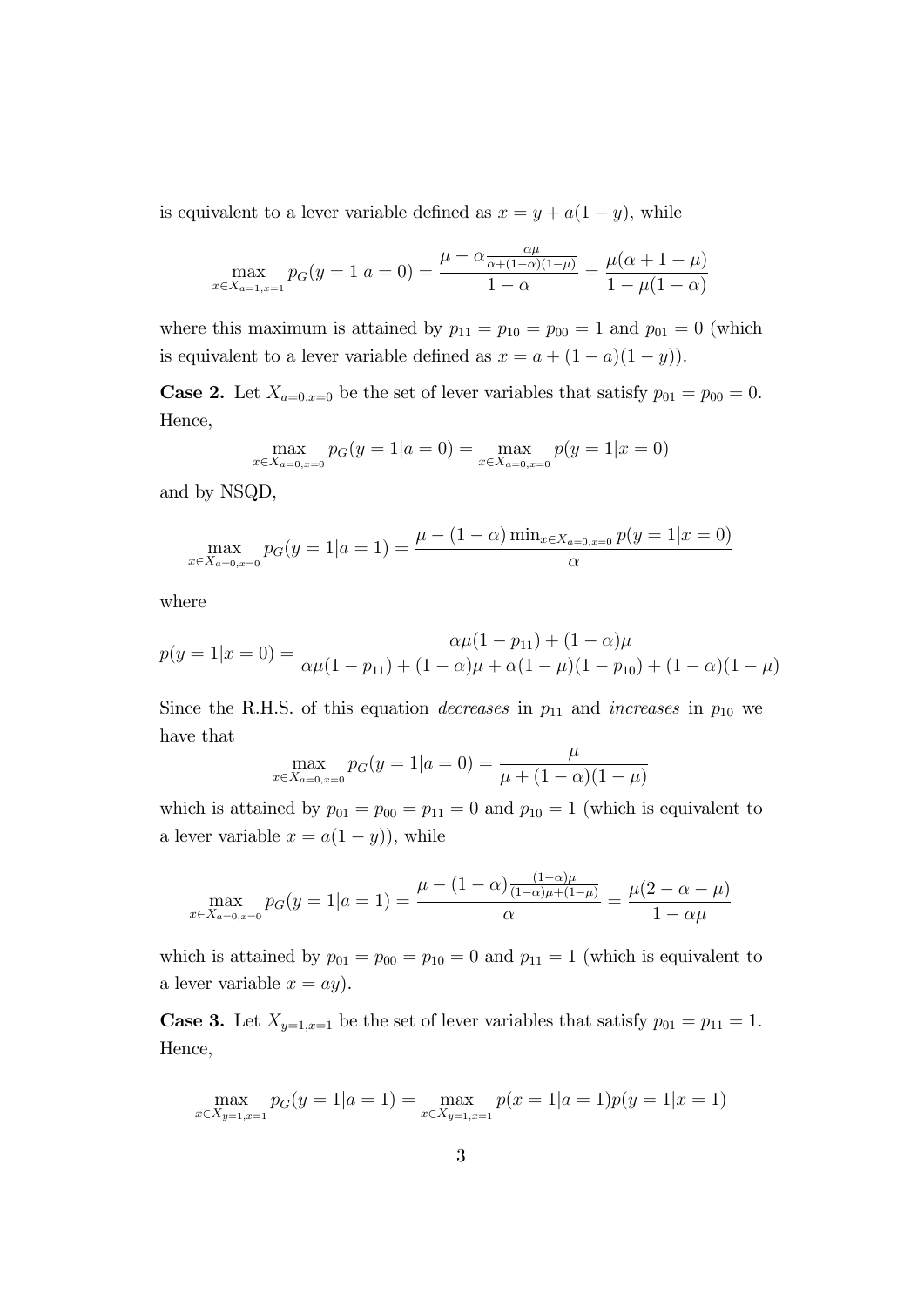By NSQD,

$$
\max_{x \in X_{a=0, x=0}} p_G(y=1|a=0) = \frac{\mu - \alpha \min_{x \in X_{y=1, x=1}} p(x=1|a=1)p(y=1|x=1)}{1-\alpha}
$$

## where for  $x \in X_{y=1,x=1}$ ;

$$
p(x = 1|a = 1)p(y = 1|x = 1) = (\mu + (1 - \mu)p_{10}) \cdot \frac{\mu}{\mu + \alpha(1 - \mu)p_{10} + (1 - \alpha)(1 - \mu)p_{00}}
$$

Since the R.H.S. of this equation is *increasing* in  $p_{10}$  and *decreasing* in  $p_{00}$  it follows that

$$
\max_{x \in X_{y=1,x=1}} p_G(y=1|a=1) = \frac{\mu}{\mu + \alpha(1-\mu)}
$$

which is attained by  $p_{01} = p_{11} = p_{10} = 1$  and  $p_{00} = 0$  (which is equivalent to a lever variable  $x = y + a(1 - y)$ , whereas,

$$
\min_{x \in X_{y=1,x=1}} p_G(y=1|a=1) = \frac{\mu^2}{\mu + (1-\alpha)(1-\mu)}
$$

which is attained by  $p_{01} = p_{11} = p_{00} = 1$  and  $p_{10} = 0$  (which is equivalent to a lever variable  $x = y + (1 - y)(1 - a)$  such that

$$
\max_{x \in X_{a=0, x=0}} p_G(y=1|a=0) = \frac{\mu}{\mu + (1-\alpha)(1-\mu)}
$$

**Case 4.** Let  $X_{y=0,x=0}$  be the set of lever variables that satisfy  $p_{00} = p_{10} = 0$ . Maximizing  $p_G(y = 1|a = 1)$  is equivalent to minimizing  $1-p_G(y = 0|a = 1)$ . Since  $p(y = 0|x = 1) = 0$  it follows that

$$
p_G(y = 0|a = 1) = p(x = 0|a = 1)p(y = 0|x = 0)
$$

where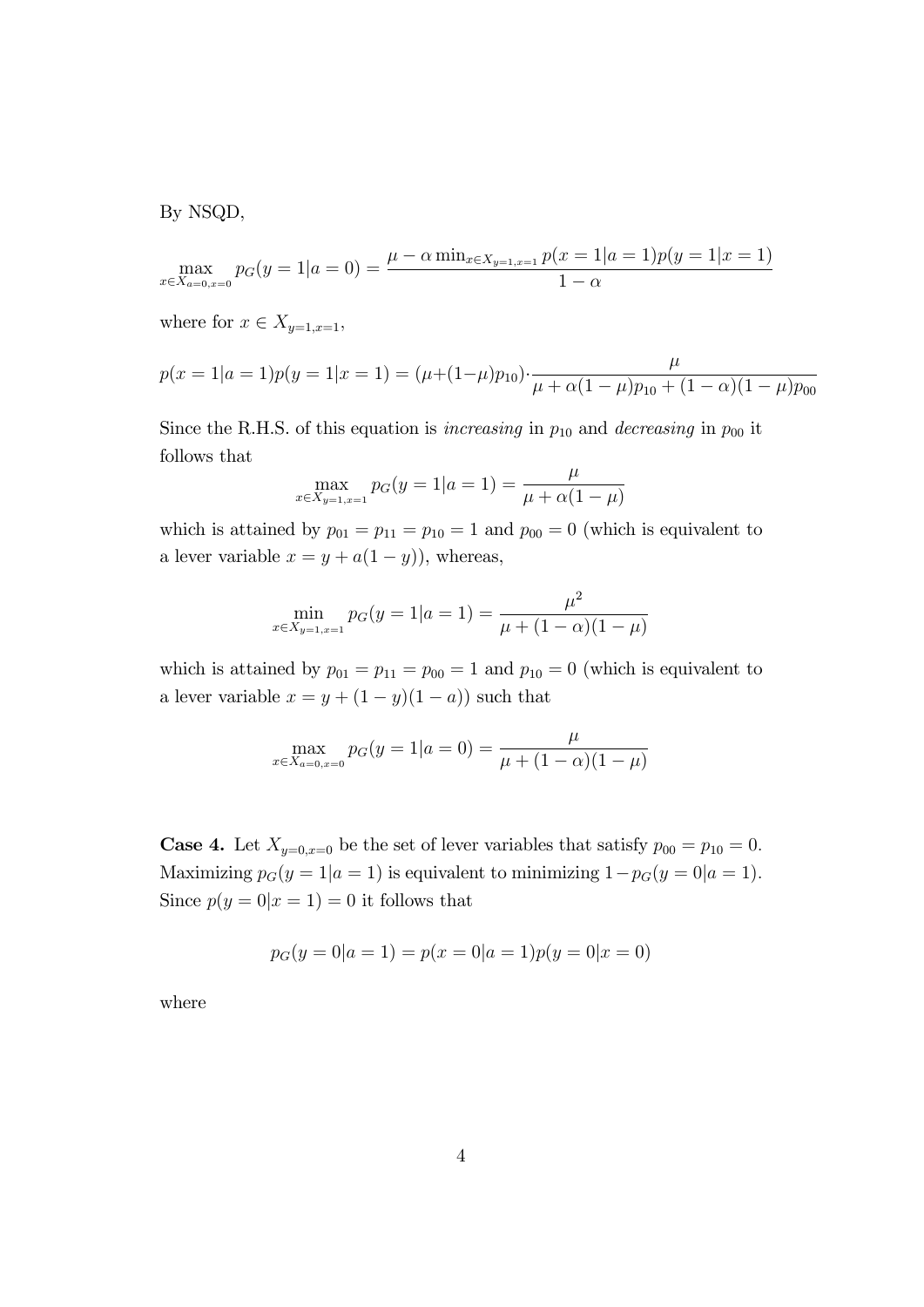$$
p(x = 0|a = 1) = \mu(1 - p_{11}) + (1 - \mu) = 1 - \mu p_{11}
$$
  
\n
$$
p(y = 0|x = 0) = \frac{1 - \mu}{1 - \mu + \alpha \mu (1 - p_{11}) + (1 - \alpha) \mu (1 - p_{01})}
$$
  
\n
$$
= \frac{1 - \mu}{1 - \mu (\alpha p_{11} + (1 - \alpha) p_{01})}
$$

Hence, we want to find  $p_{11}$  and  $p_{01}$  that minimize

$$
\frac{(1-\mu)(1-\mu p_{11})}{1-\mu(\alpha p_{11}+(1-\alpha)p_{01})}
$$

This expression *increases* in  $p_{01}$  and *decreases* in  $p_{11}$ . Therefore,

$$
\max_{x \in X_{y=0, x=0}} p_G(y=1|a=1) = 1 - \frac{(1-\mu)^2}{1-\alpha\mu} = \frac{\mu(2-\alpha-\mu)}{1-\alpha\mu}
$$

which is attained by  $p_{10} = p_{00} = p_{01} = 0$  and  $p_{11} = 1$  (which in turn is equivalent to a lever variable  $x = ay$ )

Similarly,

$$
\max_{x \in X_{y=0, x=0}} p_G(y=1|a=0) = 1 - \min_{x \in X_{y=0, x=0}} p_G(y=0|a=0)
$$

where

$$
p_G(y = 0|a = 0) = p(x = 0|a = 0)p(y = 0|x = 0)
$$

$$
= \frac{(1 - \mu)[(1 - \mu) + \mu(1 - p_{01})]}{(1 - \mu) + (1 - \alpha)\mu(1 - p_{01}) + \alpha\mu(1 - p_{11})}
$$

Since the R.H.S. of this expression *decreases* in  $p_{01}$  and *increases* in  $p_{11}$ , we have that

$$
\max_{x \in X_{y=0, x=0}} p_G(y=1|a=0) = 1 - \frac{(1-\mu)^2}{1-\mu(1-\alpha)} = \frac{\mu(1+\alpha-\mu)}{1-\mu(1-\alpha)}
$$

which is attained by  $p_{10} = p_{00} = p_{11} = 0$  and  $p_{01} = 1$  (which is equivalent to a lever narrative  $x = y(1 - a)$ .